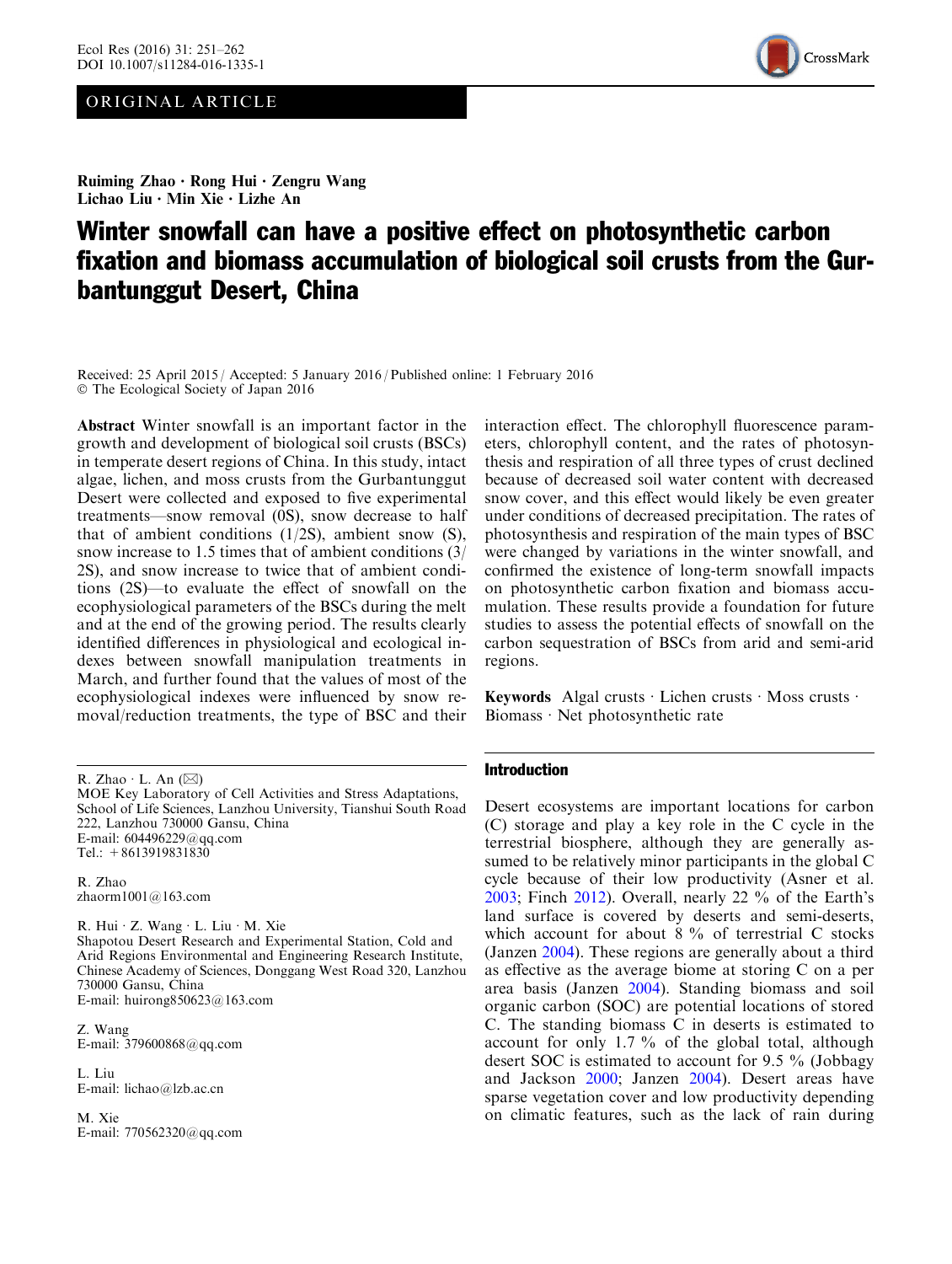much of the year. At the same time, this feature limits the rate of microbial respiration in soil, leading to the effective accumulation and persistence of SOC (Finch [2012](#page-10-0); Jobbagy and Jackson [2000](#page-10-0)). In desert regions, the residence time of soil carbon is approximately 200 years, which far exceeds that of other ecosystems (Jarvis et al. [2007](#page-10-0)).

Biological soil crusts (BSCs) are the dominant functional vegetation unit in arid and semi-arid regions (Rajeev et al. [2013\)](#page-11-0). BSCs are not only an important participant in C cycling in desert ecosystems, but also an important source of SOC in desert regions (Housman et al. [2006](#page-10-0); Mager [2010](#page-11-0)). There are large differences in the geographical locations and climate features along the distribution range of BSCs, but they all have a similar appearance and constitution, and fulfill a wide range of ecological functions, including soil stabilization (Bowker et al. [2010\)](#page-10-0), control of runoff or infiltration processes (Kidron et al. [2003;](#page-10-0) Belnap and Troxler [2006\)](#page-9-0), C and nitrogen (N) fixation, and nutrient cycling (Belnap and Troxler [2006](#page-9-0)). Additionally, BSCs can be considered ''ecosystem engineers'' that interface between soil and atmosphere (West [1990;](#page-11-0) Bowker et al. [2008a\)](#page-9-0). BSCs usually comprise a thin mantle of the soil, and are the dominant biotic component (Evans and Lange [2003\)](#page-10-0), being composed mainly of mosses, lichens, fungi, and cyanobacteria (Pointing and Belnap [2012](#page-11-0)), which play an important role in arid and semi-arid ecosystems. They affect many significant ecological processes in desert ecosystems, such as soil ecological processes (Fearnehough et al. [1998](#page-10-0); Bowker et al. [2005](#page-9-0); Chen et al. [2009](#page-10-0)), hydrological processes (Maestre et al. [2002](#page-10-0); Liu et al. [2006;](#page-10-0) Wang et al. [2009\)](#page-11-0), biogeochemical cycles (Harper and Belnap [2001](#page-10-0); Evans and Lange [2003;](#page-10-0) Viles [2008](#page-11-0)), and biological processes (Liu et al. [2013](#page-10-0)). Colonization by BSCs might facilitate the subsequent survival and reproduction of vascular plants and soil animals by providing and recycling critical nutrients (Mayland and Mcintosh [1966;](#page-11-0) Li et al. [2010](#page-10-0), [2011\)](#page-10-0).

One of the major ecological roles of BSCs is their contribution to C storage and the C cycle, which results from the balance between photosynthesis and C mineralization by heterotrophic respiration. The photosynthetic C fixation capacity of BSCs is an important factor for C fixation in desert regions, and provides the material and energy basis for other ecological functions. In general, well-developed BSCs have a larger photosynthetic C fixation capacity than vascular plants in the same desert ecosystem because of their higher coverage (BSCs can account for 70 % of the live surface cover), and their high light use efficiency (e.g., light use efficiency of lichen can reach 0.5–2 %) (Palmqvist [2000\)](#page-11-0). In some desert ecosystems, the cyanobacterial crust contributes more than 75 % of the SOC (Mager [2010\)](#page-11-0). Regions covered with a BSC might have SOC reserves more than ten times higher than non-covered regions, even when they are located in the same area (Evans and Belnap [1999;](#page-10-0) Li et al. [2002\)](#page-10-0). It is generally acknowledged that there is a linear relationship between the photosynthetic rate and chlorophyll content of BSCs; therefore, the chlorophyll content can strongly indicate the C content and photosynthetic C fixation capacity of BSCs (Bowker et al. [2002](#page-9-0); Serpe et al. [2013\)](#page-11-0). Moisture is an important abiotic driver of the C and N exchange rate in BSCs, because most plants present in BSCs (cyanobacteria, moss, lichen, etc.) are poikilohydric and therefore only undertake physiological activity in wet conditions (Grote et al. [2010](#page-10-0); Lindo et al. [2013\)](#page-10-0). The structure and composition of BSCs are determined to a large extent by precipitation patterns, which then influence their photosynthetic C sequestration rate (Belnap et al. [2004;](#page-9-0) Sponseller [2007](#page-11-0)). Temperature is another important factor influencing the C exchange rate of BSCs. Because the rates of C fixation and release are sensitive to temperature variations, the relationship between the sources and sinks in the C exchange processes of BSCs are likely to change when the temperature changes (Colesie et al. [2014](#page-10-0)). As significant abiotic drivers of the C exchange rate of BSCs, moisture and temperature have been explicitly considered in climate models (Elbert et al. [2012](#page-10-0)). It has been reported that an increase in precipitation causes significant changes in plant community structure and composition at functional levels under harsh environmental conditions (Stevens et al. [2010](#page-11-0)).

Previous investigations have mainly focused on the effects of a change in summer precipitation on BSC C exchange processes in arid regions (Johnson et al. [2012](#page-10-0); Zelikova et al. [2012;](#page-11-0) Angel and Conrad [2013](#page-9-0); Drahorad et al. [2013](#page-10-0); Miralles et al. [2013\)](#page-11-0), with little attention given to the influence of winter snowfall. Snow cover directly and indirectly affects ecosystems, especially in arid and semi-arid regions, and its influence is not only limited to the winter. As a special form of precipitation, snowfall and cover is a pre-condition for survival during the harsh environmental conditions experienced in arid and semiarid ecosystems. During winter, snow cover can lead to a higher  $CO<sub>2</sub>$  flux, provide suitable conditions for physiological activity, and sustain microbial activities and mineralization processes by increasing soil temperature (Rogers et al. [2011\)](#page-11-0). A deep snowpack has been reported to induce high photosynthetic rates in plants (Leffler and Welker [2013](#page-10-0)), as well as increasing N mineralization and altering the amount of plant-available N in ecosystems (Schimel et al. [2004\)](#page-11-0). On the one hand, plants can benefit from a deep snowpack that insulates plants and soil from freezing stress (Elise et al. [2015\)](#page-10-0). Generally speaking, plant recovery from photo-inhibition is strongly temperature dependent (Gombos et al. [1994](#page-10-0); Murata et al. [2007\)](#page-11-0). Thus, thylakoid membranes in chloroplasts will be damaged during cold stress, and chlorophyll content and fluorescence will reflect this damage (Theocharis et al. [2012;](#page-11-0) Kolaksazov et al. [2014\)](#page-10-0). On the other hand, deep snow might also contribute to increased available water supplies from more shallow soils for plant growth (Dawson et al. [2002\)](#page-10-0). Once plants have recovered from drought stress, photosynthetic performance and N availability could be enhanced (Schimel et al. [2004](#page-11-0);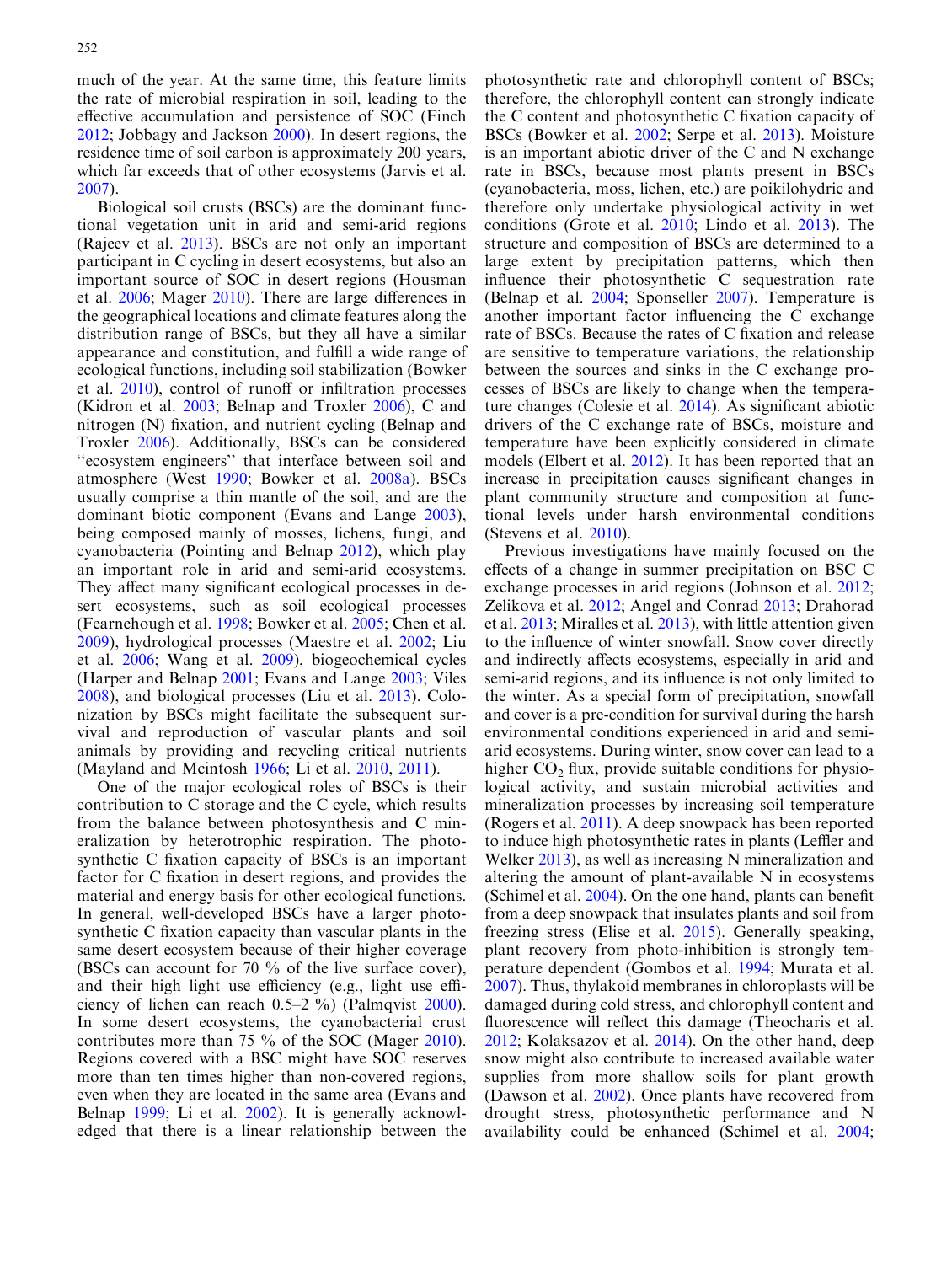Leffler and Welker [2013\)](#page-10-0). When snow melts it also can change the soil water content and help plant growth and development (Wang et al. [2006\)](#page-11-0). The impact of snow cover on photosynthetic C fixation in BSCs remains poorly understood, particularly in the Gurbantunggut Desert, which is the biggest fixed and semi-fixed desert in China (Zhang et al. [2009\)](#page-11-0). In winter, the Gurbantunggut Desert experiences 95–110 days of stable snow cover, with snow accumulating to 10–30 cm. Germination and development of plants in this region is dependent on snowmelt water in the early spring.

Timely winter snowfall is an important factor in the growth and development of plants in the following year. This is also true for BSCs in the temperate desert in China. In this study, intact BSCs (algae, lichen, and moss crusts) from the Gurbantunggut Desert were collected as experimental material (Zhang et al. [2009\)](#page-11-0). Five experimental treatments were applied: snow removal (0S), snow decrease to half that of ambient conditions (1/2S), ambient snow (S), snow increase to 1.5 times that of ambient conditions (3/2S), and snow increase to twice that of ambient conditions (2S). Snow removal began in October 2013 and ended in March 2014 when the snow cover in the treatments had melted. We measured chlorophyll fluorescence, chlorophyll content, moisture contents, biomass, and the rates of photosynthesis and respiration after snowmelt (March 2014) in three typical BSCs from the Gurbantunggut Desert, and a similar test was then conducted at the end of the growing period (October 2014) to evaluate the long-term impact of the snowfall treatments. By combining the responses of all of these factors, we were able to extract information regarding the life traits of these three types of BSC, such as whether a decrease or increase in snow depth affected photosynthetic C fixation and biomass accumulation in BSCs. We hypothesized that declining winter snowfall will affect the ecophysiological parameters of the main BSCs in the Gurbantunggut Desert, and that long-term impacts exist with regard to snowfall and photosynthetic C fixation and biomass accumulation in the BSCs. Therefore, photosynthetic C fixation and biomass accumulation in BSCs might be altered by changes to the snowfall in the melt and in the following growth period.

#### Methods

Site description and snow manipulation

The study site was situated in the Gurbantunggut Desert, which is located in the center of the Jungger Basin  $(44^{\circ}11' - 46^{\circ}20'N, 84^{\circ}31' - 90^{\circ}00'E)$  in the Xinjiang Uygur Autonomous Region of China. At the study site, the mean annual air temperature ranges from 6 to 10  $\degree$ C, with extreme minimum and maximum temperatures of  $-40$ and 40  $\degree$ C, respectively. Precipitation falls primarily in the spring, with an annual mean of approximately 79.5 mm, while the mean annual evaporation is 2606.6 mm (Zhang et al. [2007](#page-11-0)). Snow accumulates to

10–30 cm in the winter. Haloxylon ammodendron and  $H$ . persicum are the dominant natural vegetation in this area, although their surface cover is less than 30 %. The most common landscape feature is an abundance of BSCs on the sandy soil surface of the desert. BSCs grow primarily during cool, wet periods when dew, fog, snowmelt, and temporary rainfall are available. There are three main types of BSCs—algae, lichen, and moss crusts. The cyanobacterial/lichen crusts are mainly composed of Microcoleus vaginatus, M. paludosus, Anabaena azotica, Porphyrosiphon martensianus, Collema tenax, Psora decipiens, Xanthoparmelia desertorum, and Diploschistes muscorum, and the moss crusts are predominantly comprised of Syntrichia caninervis, Bryum argenteum, and Tortula muralis (Zhang et al. [2009;](#page-11-0) Su et al. [2013\)](#page-11-0).

We randomly collected intact algal, lichen, and moss crusts from areas with 100 % coverage from the Gurbantunggut Desert in cylindrical PVC containers (10 cm in diameter and 5 cm in height) in early September 2013. Samples were air-dried and stored until the experiments began in October 2013. Five experimental treatments were applied: snow removal (0S), snow decrease to half that of ambient conditions  $(1/2S)$ , ambient snow  $(S)$ , snow increase to 1.5 times that of ambient conditions (3/ 2S), and snow increase to twice that of ambient conditions (2S). Each treatment had three replicates. Snow removal/increase began in October 2013 and ended in March 2014 when the snow cover had melted. The rates of photosynthesis, respiration, and other indices were measured in March 2014 (after snow) and October 2014 (growing period). The snow decreases/increases were achieved by manually shoveling snow away/in following each major  $($ > 5 cm snow deposition) precipitation event. Snow decrease/increase treatments were performed by constructing a snow fence that was erected perpendicular to the earth to increase the depth and duration of snow cover. The depth of snow was mea-sured using a ruler (Bokhorst et al. [2013](#page-9-0)).

Measurement of the moisture content of crusts and sand

The moisture content of crusts and sand was determined gravimetrically (Liu et al. [2006\)](#page-10-0). Three samples were collected per treatment from soil depths of 0–2 and 2–5 cm, weighed with an electronic balance, and then weighed again after being oven-dried at  $105 \degree C$  for 24 h. At the same time, crust and sand moisture were determined as the difference between the weights of the wet and oven-dry samples, and the moisture content was expressed in grams of water per gram of oven-dried soil (g  $g^{-1}$ ).

Measurement of chlorophyll content and biomass

Chlorophyll was extracted from the cyanobacteria, lichen, and moss with 100  $\%$  ethanol at 4  $\degree$ C (Lan et al. [2011\)](#page-10-0). Abrasive materials were placed in centrifuge tubes and extracted in 25 mL of ice cold ethanol for 30 min at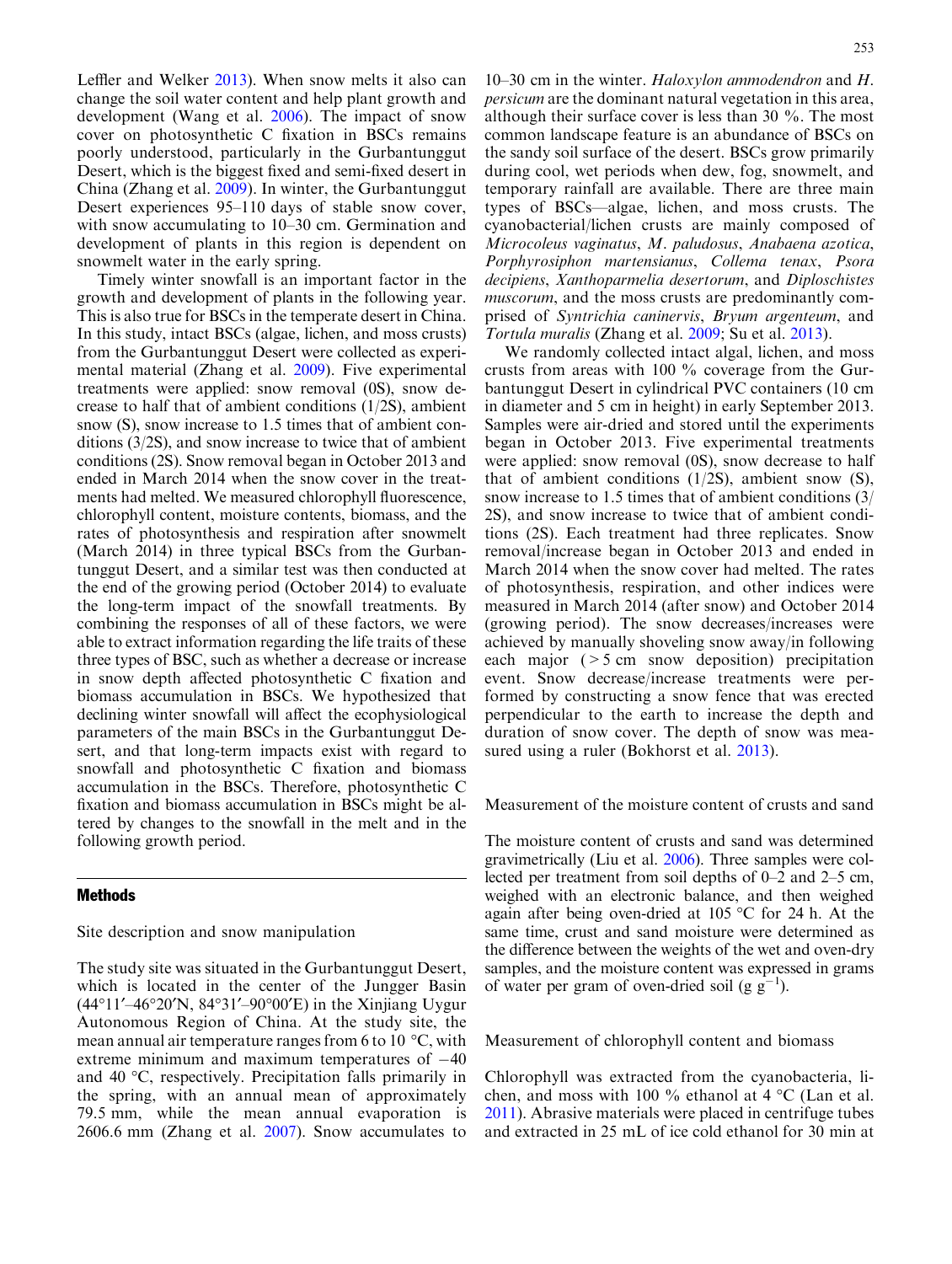$4^{\circ}$ C. The tubes were centrifuged for 30 min twice at 12,000g after the extraction. A UV–Vis spectrophotometer (model 752N: Shanghai Precision and Scientific Instrument Company Ltd., Shanghai, China) was used to analyze the absorbance of the extracts at 470, 649, and 665 nm. Chlorophyll data were obtained from independent triplicate samples. According to the methods of Belnap and Gardner ([1993](#page-9-0)) and Bowker et al. ([2008b](#page-10-0)), the data for chlorophyll  $a$  (Chl  $a$ ) were used as the total biomass proxy for algal, lichen, and moss crusts, i.e., Chl a content was used to estimate the biomass of crusts. Biomass accumulation was determined by the difference between Chl a in October and March. Chl *a*, chlorophyll *b* (Chl *b*) and carotenoid (Car) contents were calculated using the following formulas:

$$
Ch1 a = 13.95A_{665} - 6.88A_{649},
$$
  
\n
$$
Ch1 b = 24.96A_{649} - 7.32A_{665},
$$
  
\n
$$
Car = (1000A_{470} - 2.05Ch1a - 114Ch1b)/245,
$$
  
\n
$$
x = C V n / S,
$$

where x is the pigment content (mg/g fr. wt.),  $C$  is the pigment concentration (mg/L), V is the extract volume  $(L)$ , n is the dilution factor and S is the sample area  $\rm (cm^{-2})$ .

Determination of chlorophyll fluorescence

Chlorophyll fluorescence from the cyanobacteria, lichen, and moss crusts were measured using pulse amplitude modulated (PAM) fluorometry (MFMS-2, Hansatech, Kings Lynn, UK) as described by Havaux et al. ([2009\)](#page-10-0). Three samples from each treatment for each crust were induced in a photon flux density equal to 400  $\mu$ mol m<sup>-2</sup>  $s^{-2}$  for 5 s, and then dark-induced for 20 min. The initial fluorescence  $(F_0)$  was determined by modulated light  $(< 0.1 \text{ }\mu\text{mol m}^{-2} \text{ s}^{-2})$ , and the maximum fluorescence  $(F_m)$  was measured with a 0.8 s saturating pulse at  $8000 \mu$ mol m<sup>-2</sup> s<sup>-2</sup>. The maximum photochemical efficiency  $(F_v/F_m)$  of photosystem II (PSII), fluorescence yield (Y), and the rates of electron transport (ETR) were estimated using the following formula:

$$
Fv/Fm = (F_m - F_0)/F_m
$$
  
\n
$$
Y = (F'_m - F_t)/F'_m
$$
  
\n
$$
ETR = Y \times 0.84 \times 0.5 \times PPFD
$$

where

 $F'_m$ 

is the maximal fluorescence level after the application of a saturating light pulse and  $F_t$  represents the fluorescence in the steady state of photosynthesis.

## Estimation of photosynthetic C fixation

A CO<sub>2</sub>/H<sub>2</sub>O analyzer (LI-840A: LI-COR, Inc., Lincoln, NE, USA) was used to measure the  $CO<sub>2</sub>$  concentration

(Chen et al. [2009](#page-10-0)). A circular cubic chamber  $(3.14 \times 20^3)$  $\text{cm}^3$ ) was used to measure the net photosynthetic (P<sub>n</sub>) and respiratory  $(R_d)$  rate. The CO<sub>2</sub> concentrations inside the chamber were collected every second for 2 min after the chamber was placed on the base rim when measuring Pn. The chamber was lifted, vented and placed on the base rim. It was then covered by a lightproof cloth mantle and  $CO<sub>2</sub>$  fluxes were recorded again after measuring  $P_n$ . Power for the LI-840 was provided by a battery (12 V, 20 Ah). Data acquisition software provided with the LI-840 was used to record data.

Statistical analysis

All experimental results were presented as the mean  $\pm$  standard deviation (SD) of three replicates. Statistical analyses were performed using the SPSS 16.0 statistical package (SPSS, Chicago, IL, USA) using oneand two-way analyses of variance (ANOVA). A twoway ANOVA was used to evaluate the type of BSCs, decrease and increase in snow depth, and their combined effect on biomass, moisture content, chlorophyll fluorescence, and  $CO<sub>2</sub>$  exchange. For each type of BSC, a one-way ANOVA was used to determine the effects of a decrease and increase in snow depth. In all cases, Duncan's test was used at a significance level of  $P < 0.05$ .

## **Results**

#### Sand moisture content

Sand moisture content of BSCs was significantly affected by snow manipulations  $(P < 0.001)$ , type of BSCs  $(P < 0.001)$ , and the interaction between snow manipulations and type of BSCs  $(P \le 0.001$  $(P \le 0.001$ ; Table 1) in March. There was a highly significant positive correlation between sand moisture content and addition of snow, and a significant positive correlation between sand moisture content and type of BSCs. Similar two-way ANOVA results were observed in October (Table [2](#page-4-0)). In March, moisture content of the sand at a depth of 0–2 cm beneath the lichen crusts have 52.1 % (0S), 21.1 % (1/2S) negative change, and 320.0 % (2S) positive change compared with the control (S) (Fig. [1a](#page-5-0)). Moisture content beneath the algae crusts at the depth of 0–2 cm have 32.1 % (0S), 21.7 % (1/2S) negative change, and 107.6 % (3/2S), 349.9 % (2S) positive change compared with S (Fig. [1b](#page-5-0)). Moisture content beneath the moss crusts at the depth of  $0-2$  cm have 73.5 % (0S) negative change, and 4.3 % (1/2S), 46.9 % (2S) positive change compared with S (Fig. [1](#page-5-0)c). Moisture content of sand beneath the algal crusts at a depth of 2–5 cm have 78.7 % (0S) negative change, and 3.3 % (1/2S), 50.7 %  $(3/2S)$ , 68.8 % (2S) positive change; beneath the lichen crusts have 81.1 % (0S), 26.1 % (1/2S) negative change, and 49.4 % (2S) positive change; and beneath the moss crusts have  $-36.1\%$  (0S),  $-18.0\%$  (1/2S) negative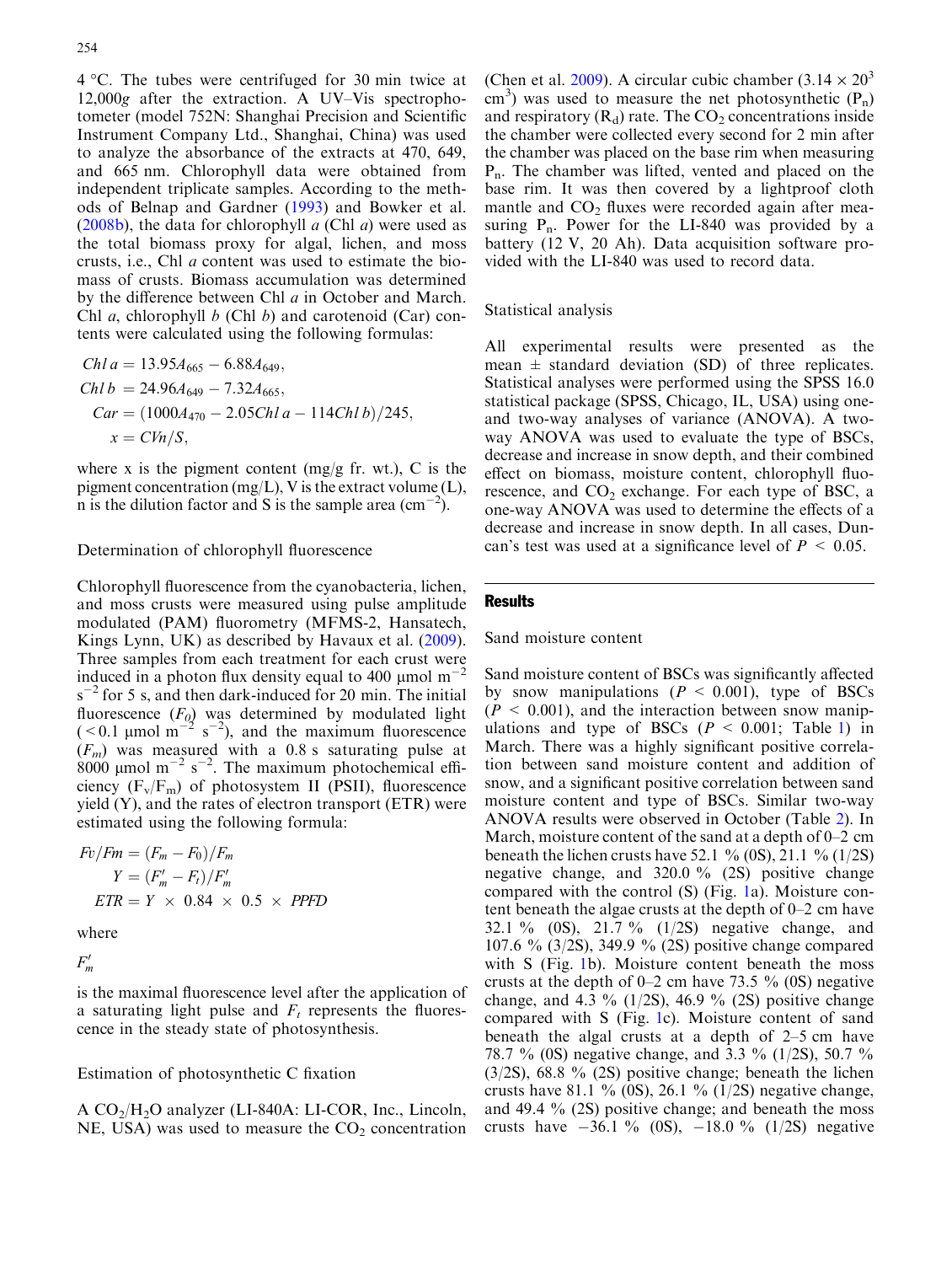<span id="page-4-0"></span>Table 1 Results of two-way ANOVA of effects of snow manipulation treatments and different kinds of BSCs on soil moisture contents, chlorophyll fluorescence, chlorophyll content, and the rates of photosynthesis and respiration in March 2014 (after snow)

| BSC parameters                      | F-ratios    |             |                   |  |
|-------------------------------------|-------------|-------------|-------------------|--|
|                                     | <b>BSCs</b> | Snow        | $Show \times BSC$ |  |
| Moisture content $(0-2$ cm)         | $118.2***$  | $161.4***$  | $26.3***$         |  |
| Moisture content $(2-5 \text{ cm})$ | $73.0***$   | 92.4***     | $55***$           |  |
| $F_v/F_m$                           | 0.1         | $16.5***$   | $4.5***$          |  |
| Y                                   | $11.4***$   | $17.4***$   | $50***$           |  |
| <b>ETR</b>                          | $11.6***$   | $21.8***$   | $5.3***$          |  |
| Chlorophyll a                       | $891.6***$  | $1466.0***$ | $402.2***$        |  |
| Chlorophyll $b$                     | $1615.0***$ | $1139.0***$ | $363.8***$        |  |
| Carotenoid                          | $129.4***$  | $1554.0***$ | 299.2***          |  |
| Net photosynthetic rate $(P_n)$     | 0.4         | $15.7***$   | 0.3               |  |
| Respiration $(R_d)$                 | $57.8***$   | $6.2***$    | 1.3               |  |

F-ratios from two-way ANOVA are given. Degrees of freedom  $(df)$  were mostly the same for all parameters (BSCs: 2; Snow: 4; Snow  $\times$  BSC: 8) except for moisture content (BSCs: 2; Snow: 3; Snow  $\times$  BSC: 6)

BSCs biological soil crusts,  $Fv/Fm$  the maximum photochemical efficiency of PSII, Y fluorescence yield, ETR the rates of electron transport

\*\*\*  $\hat{P}$  < 0.001, \*\*  $P$  < 0.01

Table 2 Results of two-way ANOVA of effects of snow manipulation treatments and different kinds of BSCs on soil moisture contents, chlorophyll fluorescence, chlorophyll content, and the rates of photosynthesis and respiration in October 2014 (the end of the growing period)

| BSC parameters                      | F-ratios    |             |                   |  |
|-------------------------------------|-------------|-------------|-------------------|--|
|                                     | <b>BSCs</b> | Snow        | $Show \times BSC$ |  |
| Moisture content $(0-2$ cm)         | $111.1***$  | $21.1***$   | $2.3**$           |  |
| Moisture content $(2-5 \text{ cm})$ | $32.9***$   | $26.2***$   | 0.9               |  |
| $F_v/F_m$                           | $31.5***$   | $107.5***$  | $7.9***$          |  |
| Y                                   | $63.7***$   | $171.5***$  | $13.9***$         |  |
| <b>ETR</b>                          | 99.1***     | $104.1***$  | $9.4***$          |  |
| Chlorophyll a                       | $314.4***$  | $1297.0***$ | $25.7***$         |  |
| Chlorophyll $b$                     | $1000.0***$ | $350.1***$  | $22.2***$         |  |
| Carotenoid                          | $279.4***$  | $280.8***$  | $31.2***$         |  |
| Net photosynthetic rate $(P_n)$     | 1.6         | $32.0***$   | 0.2               |  |
| Respiration $(P_d)$                 | $13.9***$   | $3.7**$     | 0.2               |  |

F-ratios from two-way ANOVA are given. Degrees of freedom  $(df)$  were the same for all parameters (BSCs: 2; Snow: 4; Snow  $\times$  BSC: 8) BSCs biological soil crusts,  $Fv/Fm$  the maximum photochemical efficiency of PSII, Y fluorescence yield, ETR the rates of electron transport \*\*\*  $\dot{P}$  < 0.001, \*\*  $P$  < 0.01

change, and 21.8 % (2S) positive change compared with S (Fig. [1\)](#page-5-0). However, after one growing season there was a decrease in the soil moisture content beneath the three BSCs when compared with the moisture content in March. For each BSC, no obvious changes in soil moisture were found for the five treatments in October.

#### Chlorophyll fluorescence

Y and ETR of BSCs were significantly affected by snow manipulations ( $P < 0.001$ ), type of BSCs ( $P < 0.001$ ), and the interaction between snow manipulations and type of BSCs ( $P < 0.001$ ; Table 1) in March.  $F_v/F_m$  was not significantly affected by type of BSCs ( $P = 0.925$ ), but was significantly affected by snow manipulations  $(P < 0.001)$  and the interaction between snow manipulations and type of BSCs ( $P < 0.001$ ; Table 1). In addition, similar two-way ANOVA results were obtained in October (Table 2). When compared with the control (S),  $F_v/F_m$  changed by 24.3 %, -13.1, 26.2 and 41.9 % for the lichen crust (Fig. [2](#page-6-0)a); 70.8, 10.4, 51.2 and 84.3 % for the algae crust (Fig. [2b](#page-6-0)); and 56.7 %, 24, 0 %,  $-0.01$  % and 24.0 % for the moss crust (Fig. [2](#page-6-0)c) in March. Over the whole summer period, the chlorophyll fluorescence parameters were higher for all snow treatments than in March for all three BSCs. An increase in the value of  $F_v/$  $F<sub>m</sub>$ , Y, and ETR was observed with an increase in snow depth. The highest values of the chlorophyll fluorescence parameters for lichen, algae, and moss crusts were observed with the S, 1/2S, and 3/2S treatments, respectively. When compared with snow removal (0S), the highest values of  $F_v/F_m$ , Y, and ETR increased by 132.8, 86.2, and 58.1 %, for the algae crust (Fig. [2](#page-6-0)b, e, h); by 49.5,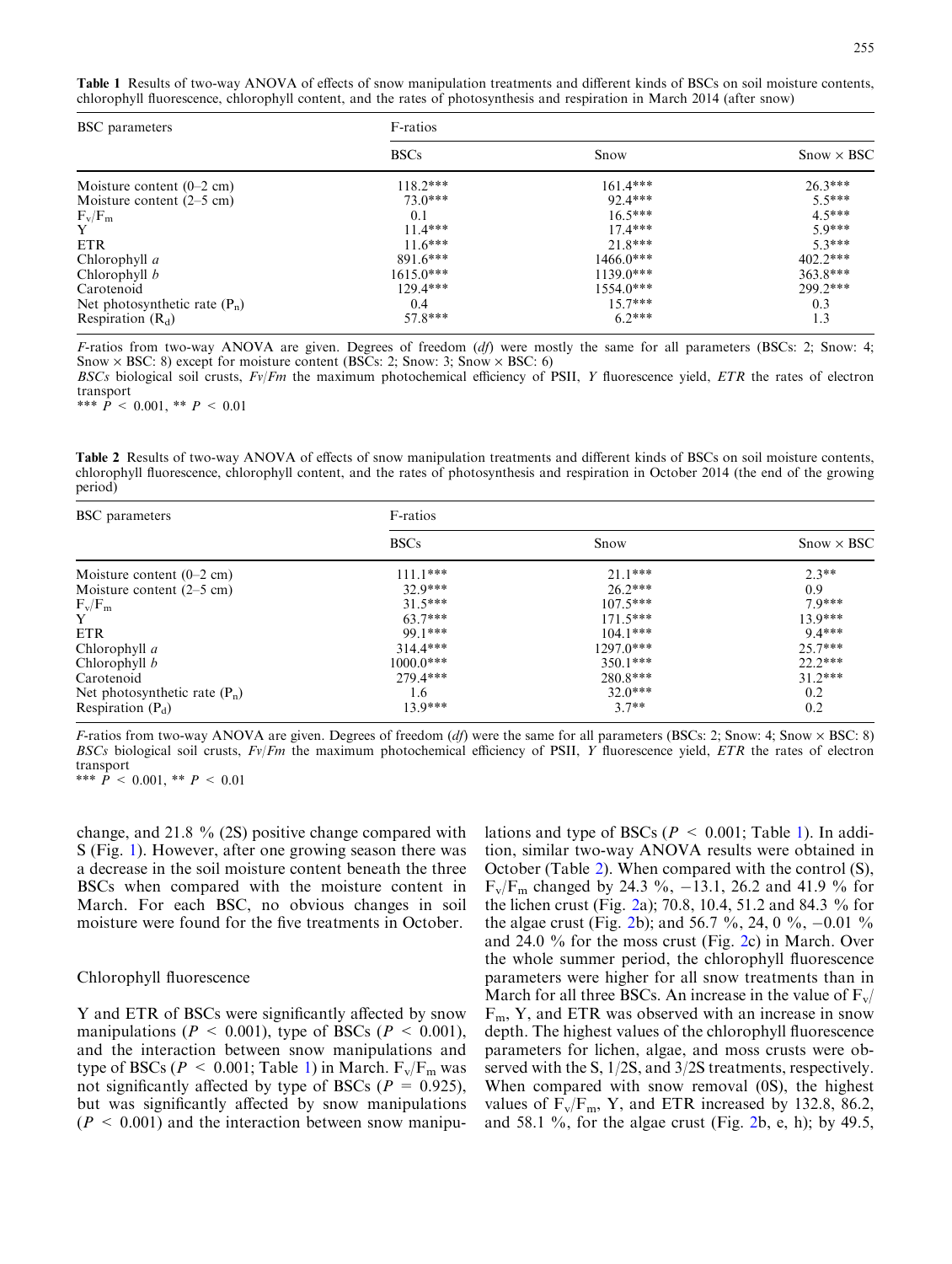<span id="page-5-0"></span>

Fig. 1 Variation in moisture content in sand beneath the lichen (a), algae (b) and moss (c) crusts in March 2014 (after snow) and October 2014 (after the growing period). The snow manipulation treatments were snow removal (0S), snow decrease to half that of ambient conditions (1/2S), ambient snow (S), snow increase to 1.5 times that of ambient conditions (3/2S), and snow increase to twice that of ambient conditions (2S). Data for 3/2S for lichen (a) and moss (c) are missing

56.1 and 62.8 %, for the lichen crust (Fig. [2a](#page-6-0), d, g); and by 242.0, 130.1 and 114.8  $\%$ , for the moss crust (Fig. [2c](#page-6-0), f, i) for S, 1/2S and 3/2S treatments, respectively. Slightly different results were obtained for the lichen crust. The values of the chlorophyll fluorescence parameters decreased as the snow depth increased, with  $F_v/F_m$ , Y, and ETR significantly decreased by 2.5 % and 23.3, 12.2 and 8.8 %, and 10.0 and 5.6 %, in 3/2S and 2S, respectively, compared with 0S (Fig. [2a](#page-6-0), d, g).

#### Photosynthetic pigment content

During March, the Chl  $a$ , Chl  $b$ , and Car contents were increased and then decreased with the increase of snow

depth during the snow manipulation treatments. A twoway ANOVA showed that the photosynthetic pigment content was significantly affected by snow manipulations  $(P < 0.001)$ , type of BSCs  $(P < 0.001)$ , and the interaction between snow manipulations and type of BSCs  $(P < 0.001$ ; Table [1\)](#page-4-0) in March. Additionally, similar two-way ANOVA results were shown in October (Table [2\)](#page-4-0). In March, compared with the control condition (S), the Chl a content changed in the 0S, 1/2S, 3/2S and 2S treatments by 30.8 %, -10.5, 41.7, and 88.9 %, respectively, in the lichen crust (Fig. [3a](#page-7-0)); 72.6, 9.6,  $-2.0$ , and 14.0  $\%$ , respectively, in the algae crust (Fig. [3](#page-7-0)b); and 146.2, 23.1, 52.4, and 255.6 %, respectively, in the moss crust (Fig. [3](#page-7-0)c). The photosynthetic pigment content was higher for all snow treatments over the whole summer period than in March for all three BSCs. The Chl a, Chl b, and Car contents were increased with increased snow depth. The highest values of the photosynthetic pigment contents were obtained in the 2S treatment, except Chl  $b$  in the moss crust where the highest values of Chl  $b$  were obtained in 3/2S. When compared with the 0S treatment, the Chl  $a$ , Chl  $b$ , and Car contents significantly increased ( $P < 0.05$ ) by 16.4, 14.0, and 17.8 % in the algae crust (Fig. [3](#page-7-0)b, e, h); 25.0, 18.8, and 6.6  $\%$  in the lichen crust (Fig. [3a](#page-7-0), d, g); and 12.5, 1.2, and 18.9 % in the moss crust (Fig. [3c](#page-7-0), f, i) in 1/2S, 3/2S and 2S treatments, respectively.

## Photosynthetic C fixation

After different snowfall manipulations in winter, both  $P_n$ and  $R_d$  first decreased and then increased as the snow depth increased. Both  $P_n$  and  $R_d$  were strongly affected by a decrease or increase in snow depth in March  $(P \le 0.001$  $(P \le 0.001$ ; Table 1) and October  $(P \le 0.001$ ; Ta-ble [2\)](#page-4-0). The variation in the net photosynthetic  $(P_n)$  and respiratory  $(R_d)$  rates in algae, lichen, and moss crusts in March and October 2014 after the 0S, 1/2S, S, 3/2S, and 2S treatments is shown in Fig. [4.](#page-8-0) In March,  $P_n$  decreased by 59.4, 41.8, 11.5, and 55.3 % in the lichen crust (Fig. [4a](#page-8-0)); by 74.6, 34.5, 16.7, and 50.8 % in the algae crust (Fig. [4b](#page-8-0)); by 68.3, 47.1, 7.8, and 44.8 % in the moss crust (Fig. [4c](#page-8-0)) in 0S, 1/2S, 3/2S and 2S when compared with S. The highest values of  $P_n$  and  $R_d$  (0.72) and  $4.15$  mg cm<sup>-2</sup>, respectively, for the lichen crust; 0.74 and 1.41 mg  $\text{cm}^{-2}$ , respectively, for the algae crust; and 0.79 and 3.43 mg  $\text{cm}^{-2}$ , respectively, for the moss crust) were obtained for the 2S treatment in October (Fig. [4\)](#page-8-0). Over the whole summer period, there was no significant difference in  $R_d$  for all snow treatments compared with the control condition (S).

## Biomass accumulation

Biomass accumulation was significantly affected by snow manipulations  $(P < 0.001)$ , type of BSCs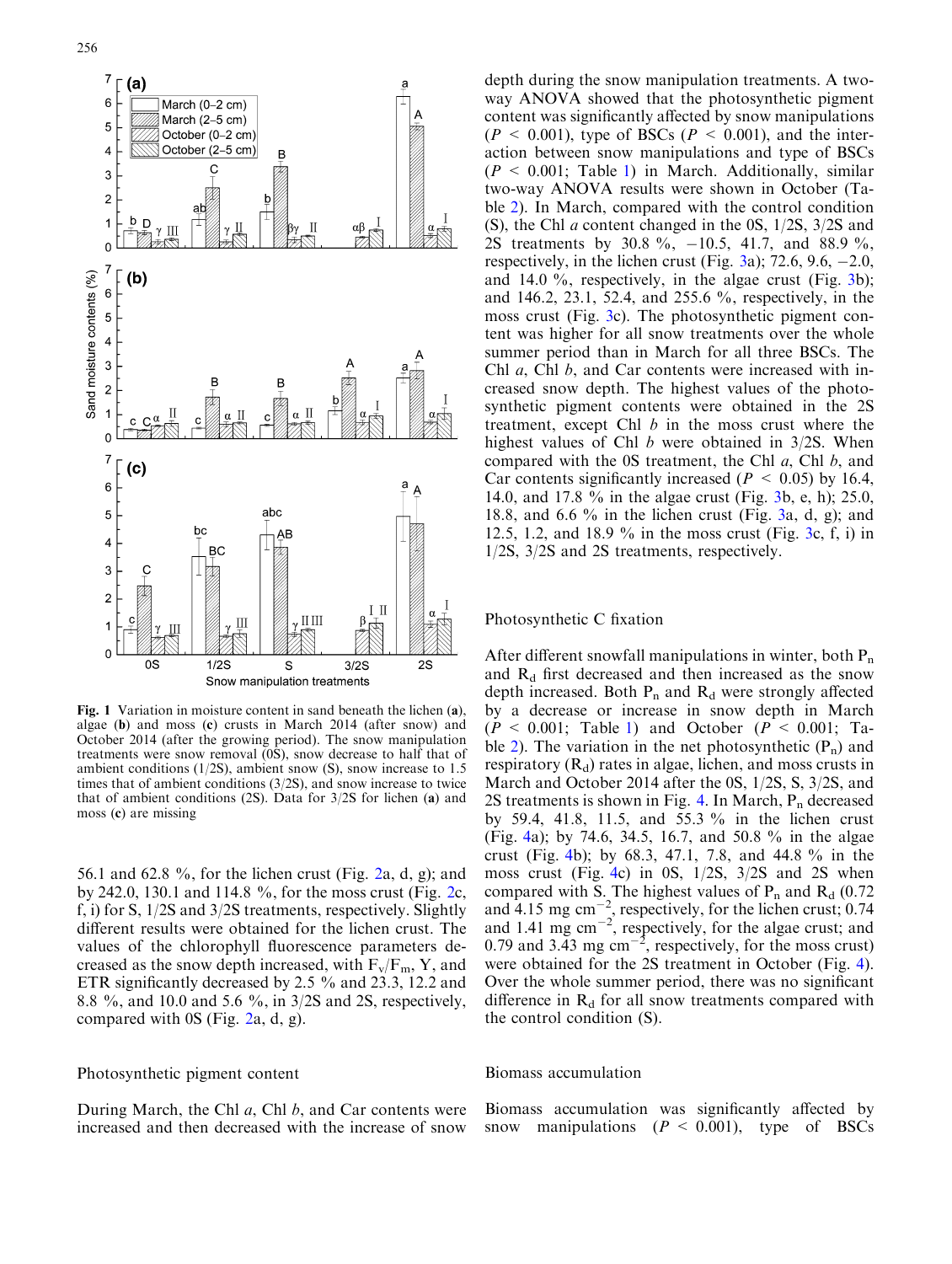<span id="page-6-0"></span>

Fig. 2 Variation in  $F_v/F_m$  (a, b, and c), yield (d, e, and f), and ETR  $(g, h, \text{ and } i)$  of lichen  $(a, d, \text{ and } g)$ , algae  $(b, e, \text{ and } h)$  and moss  $(c, f, g)$ and i) crusts in March 2014 (after snow) and October 2014 (the growing period) after the 0S, 1/2S, S, 3/2S, and 2S treatments. Data are mean values  $\pm$  standard deviation ( $N = 3$ ). Different letters between samples indicate significant differences using

Duncan's test ( $P < 0.05$ ). The maximal quantum yield of PSII photochemistry, the effective quantum yield of PSII photochemistry, and the electron transport rates are indicated as Fv/Fm, yield, and ETR, respectively

 $(P < 0.001)$ , and the interaction between snow manipulations and type of BSCs ( $P < 0.001$ ; Fig. [5](#page-8-0)). There was a highly significant positive correlation between biomass accumulation and increase in snow depth, and a significant negative correlation between biomass accumulation and decrease in snow depth. Over the whole summer period, biomass increased by 51.9 and 64.7 % for the lichen crust; 17.7 and 48.1 % for the algae crust; and 536.6 and 1376.6 % for the moss crust (Fig. [5](#page-8-0)) in the two increased snowfall treatments (3/2S and 2S), respectively. The largest biomass accumulation was observed in the 2S treatment, with significant increases to maxima of 0.063, 0.043, and 0.081 mg cm<sup>-2</sup> for the lichen, algae, and moss crusts, respectively (Fig. [5](#page-8-0)). In contrast, decreased biomass accumulation was observed for the lichen and algae crusts under the decreased snowfall treatments (0S and 1/2S).

## **Discussion**

The results clearly indicated differences in the chlorophyll fluorescence parameters, chlorophyll content, moisture content, biomass, and net photosynthetic and respiratory rates between treatments with different snowfall depths after winter, and suggest that the sensitivity of BSCs to snow removal/reduction differed between the three BSCs. The chlorophyll fluorescence parameters, chlorophyll content, and photosynthesis and respiration rates of the three crust types declined because of the lower soil water content associated with decreased snow cover, and this effect would be greater under conditions of decreased precipitation. Increased depth of snowfall resulted in a lower rate of photosynthesis and respiration in March but a higher rate in October. The data clearly indicate that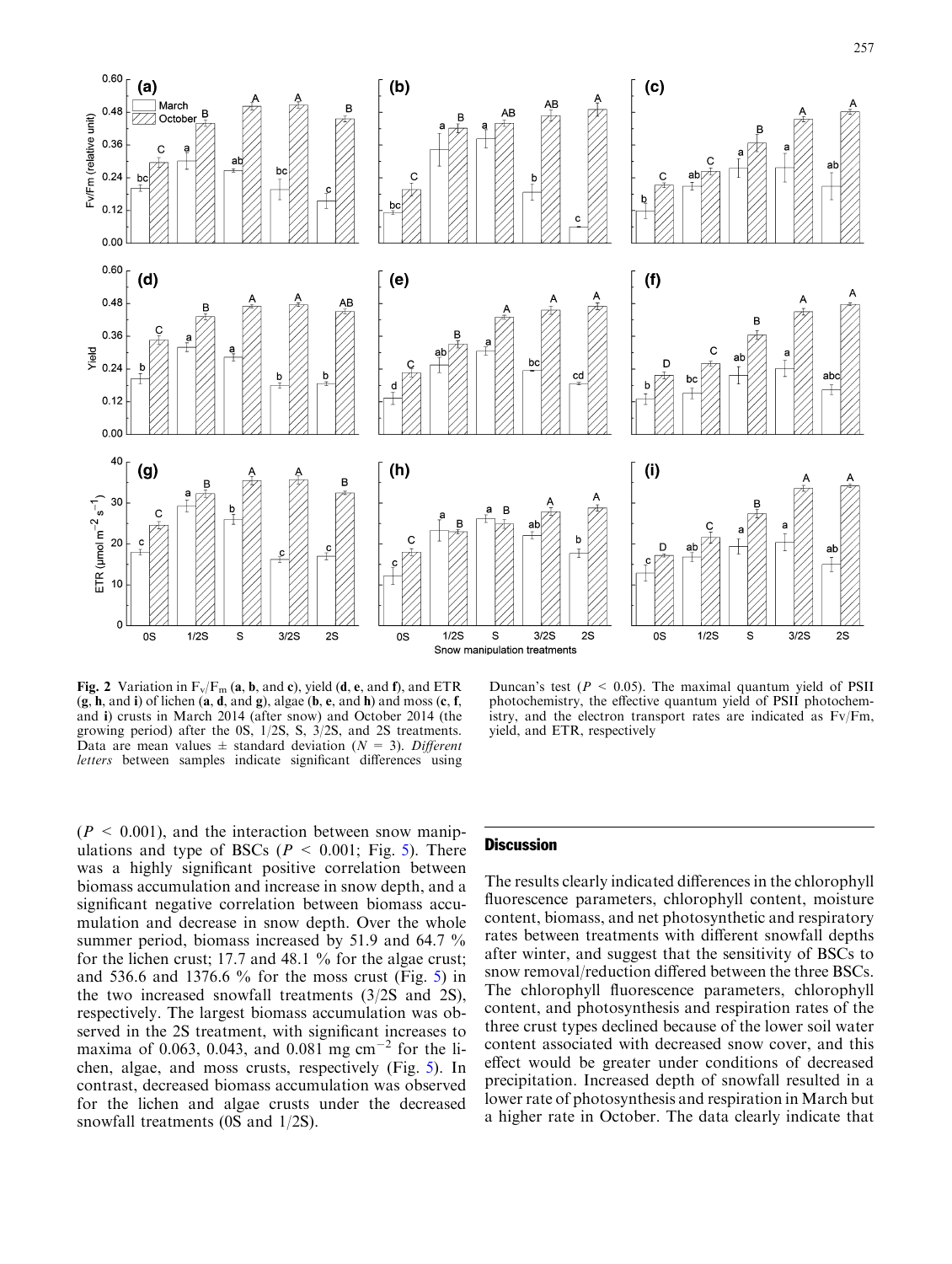<span id="page-7-0"></span>

Fig. 3 Variation in the photosynthetic pigment content of lichen, algae, and moss crusts in March 2014 (after snow) and October 2014 (the growing period) after the 0S, 1/2S, S, 3/2S, and 2S

treatments. Data are mean values  $\pm$  standard deviation ( $N = 3$ ). Different letters between samples indicate significant differences using Duncan's test ( $P < 0.05$ )

changes in winter snowfall would affect the photosynthesis and respiration of the main types of BSC in the Gurbantunggut Desert. Snowfall had a significant positive effect on the biomass accumulation of all three BSCs. There were also long-term impacts on photosynthetic C fixation and biomass accumulation in the snowfall treatments. Below, we consider the differences in the responses of the different BSCs to snowfall manipulation, the possible sources of these differences and the long-term impact of snowfall variation.

Moisture is the key abiotic factor for the growth and succession of BSCs in arid and semi-arid lands. Some studies have indicated that the structure and composition of BSCs are determined to a large extent by the precipitation patterns of desert regions, which then influences their photosynthetic and respiratory metabolism (Belnap et al. [2004](#page-9-0); Sponseller [2007](#page-11-0)). Increased precipitation can produce significant changes in the structure and composition of the plant community at functional levels in harsh environmental conditions (Stevens et al. [2010\)](#page-11-0). Moreover, the melting of snowfall

can change soil water content and help plant growth and development as a special form of precipitation (Wang et al. [2006\)](#page-11-0). Our results showed that the water content of the sand beneath the three types of BSCs increased with an increase in the snow depth during March. This change might be the basis for changes in growth and metabolism of BSCs. For most poikilohydric plants (which are the main constituents of BSCs), there is physiological activity only when they grow under wet conditions (Grote et al. [2010](#page-10-0); Lindo et al. [2013](#page-10-0)). The soil moisture content has previously been shown to differ between snow-covered and snow-free areas (Fassnacht et al. [2006](#page-10-0)). Plants in BSCs face water restrictions because of the dry conditions of the Gurbantunggut Desert. Timely snowmelt and the availability of water during the growing season are important factors regulating plant growth (Li et al. [2012\)](#page-10-0). Our research showed that snowfall influenced the moisture content of sand below the crusts at depths of 0–2 cm and 2–5 cm in March, although there was no obvious change after one growing season (Fig. [1](#page-5-0)). This means that snowmelt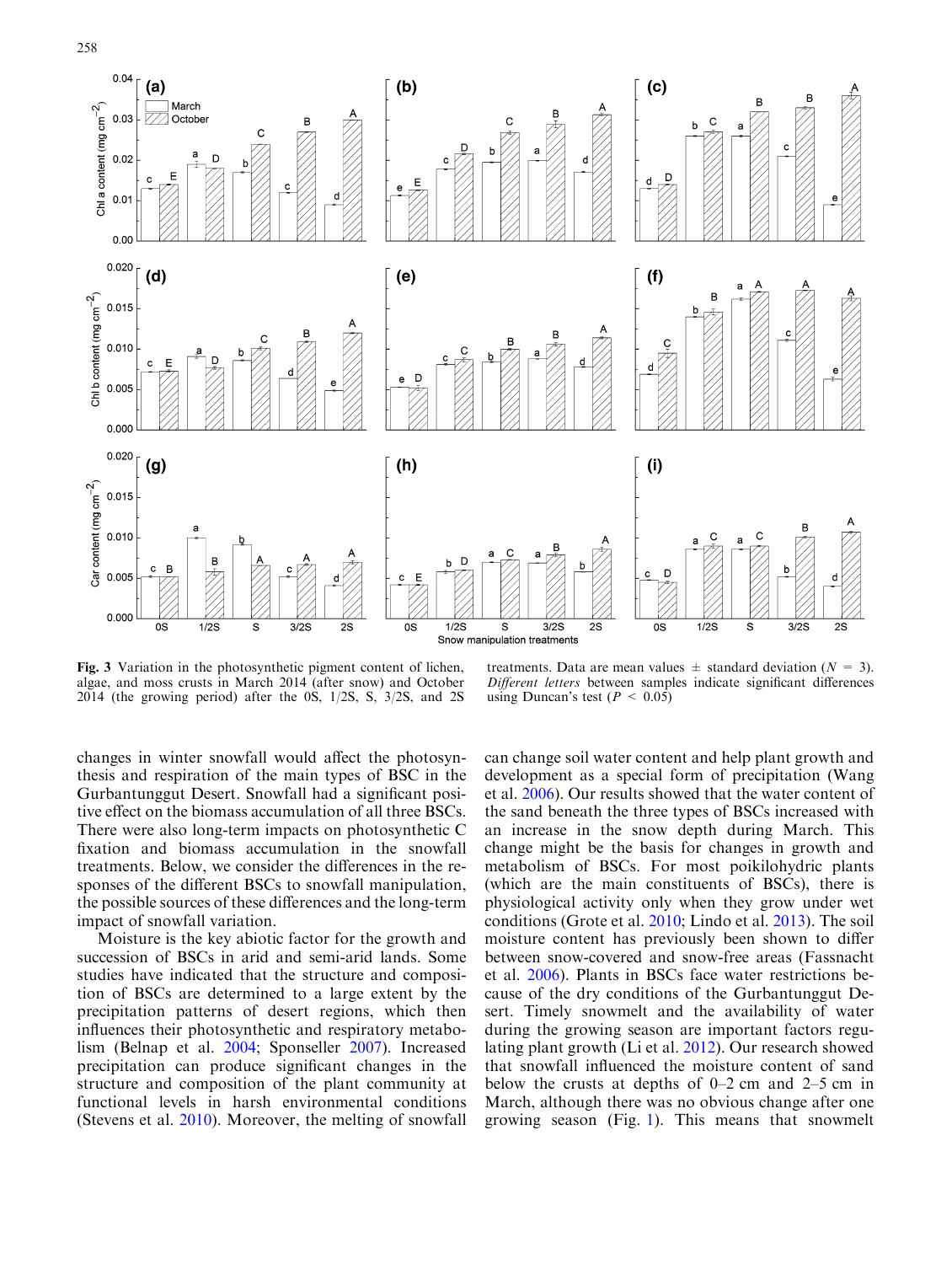<span id="page-8-0"></span>

Fig. 4 Variation in the net photosynthetic  $(P_n)$  and respiratory  $(R_d)$  rates of lichen (a and d), algae (b and e), and moss (c and f) crusts in March 2014 (after snow) and October 2014 (the growing period) after the 0S, 1/2S, S, 3/2S, and 2S treatments.

Data are mean values  $\pm$  standard deviation ( $N = 3$ ). Different letters between samples indicate significant differences using Duncan's test ( $P < 0.05$ )



Fig. 5 Relationships between biomass accumulation and the snow treatments for lichen, algae, and moss crusts at the end of the growing period. Data are mean values  $\pm$  standard deviation  $(N = 3)$ . Different letters between the samples indicate significant differences using Duncan's test ( $P < 0.05$ ). BSCs biological soil crusts

provided sufficient water for plant growth and prevented water limiting conditions during the snowmelt season.

Increasing or decreasing snow depth and soil water availability should have caused a change in water relations and photosynthesis based on established relationships between precipitation and plant production (Knapp and Smith [2001](#page-10-0); Huxman et al. [2004](#page-10-0)). Previous studies reported complex results on relationships be-

tween plant photosynthesis or growth and the amount of snowfall manipulation, which includes positive correlations (Starr et al. [2008](#page-11-0); Torp et al. [2010\)](#page-11-0) and negative correlations (Lundell et al. [2010;](#page-10-0) Pattison and Welker [2014\)](#page-11-0). We found that there were negative effects of both increased and decreased snow manipulation in March on the BSCs (Figs. [2](#page-6-0), [3\)](#page-7-0). There are two explanations for the decrease in photosynthetic physiological indices with snow manipulation. On the one hand, decreased snow depth might cause a decrease in soil moisture from snowmelt (Fig. [1\)](#page-5-0), leading to drought stress in plants and reduced photosynthetic performance of plants (Schimel et al. [2004\)](#page-11-0). On the other hand, increased snow depth might cause an increase in soil moisture from snowmelt (Fig. [1\)](#page-5-0), leading to flood stress in plants and inhibition of photosynthesis (Perata et al. [2011\)](#page-11-0). Our results demonstrated that there was a significant correlation between the ecophysiological parameters and the type of BSCs in March and October (Tables [1](#page-4-0), [2](#page-4-0)). The differences in the responses of BSCs to snowfall might be partially attributed to differences in the species composition and morphological characteristics of the photosynthetic organisms forming BSCs. Each of these organisms has a coordinated suite of anatomical and physiological mechanisms that facilitate growth in arid and semi-arid environments (Zhang and Zhang [2014\)](#page-11-0). The algae crusts in the Gurbantunggut desert were dominated by the cyanobacterium Microcoleus vaginatus, lichen crusts were dominated by Collema tenax (with Psora decipiens, Xanthoria elegans, Acarospora strigata and Lecanora argopholis also commonly present), and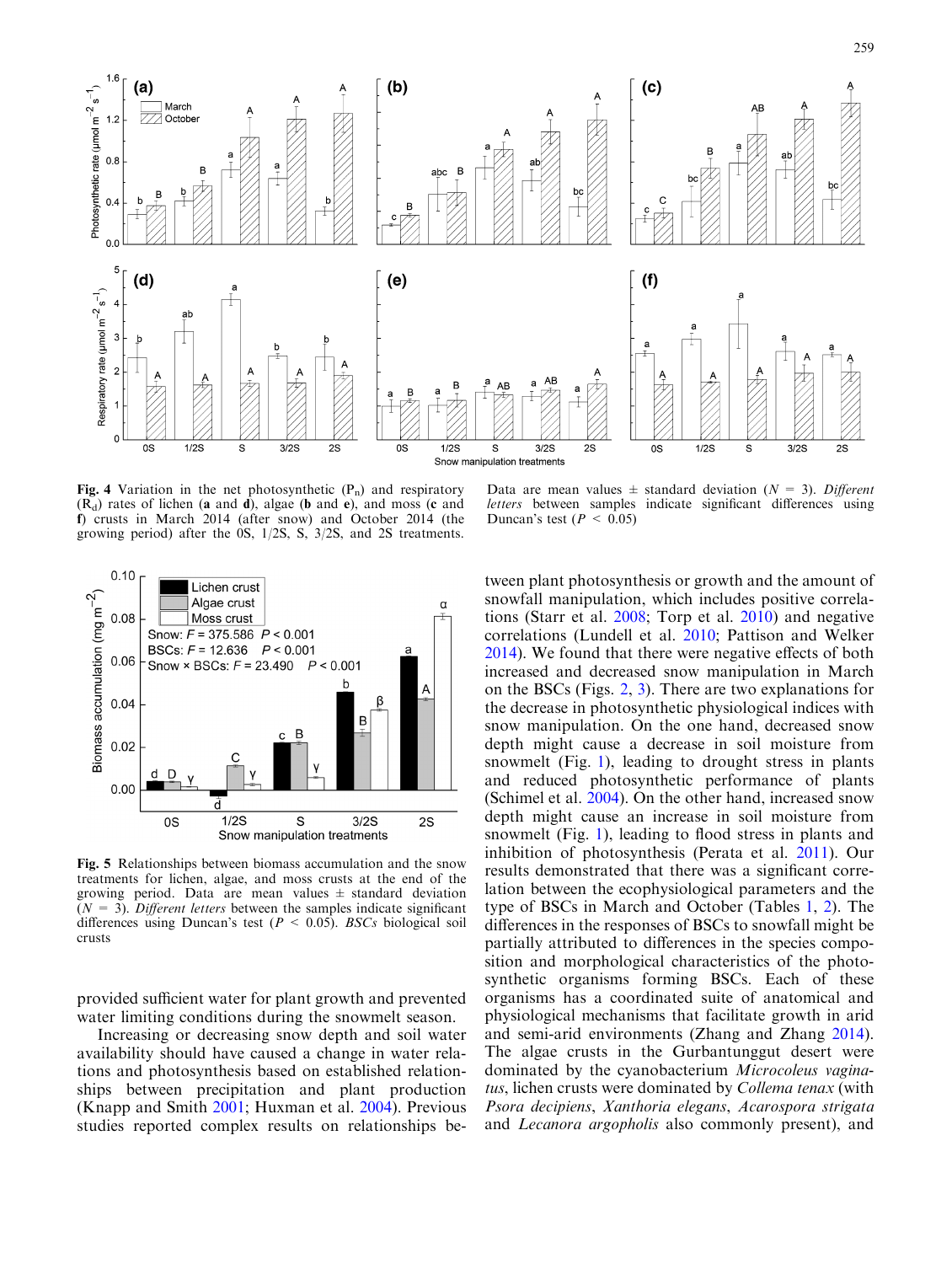<span id="page-9-0"></span>moss crusts were dominated by Syntrichia caninervis, with *Crossidium squamiferum* and *Bryum argenteum* also present (Zhang et al. [2009;](#page-11-0) Zhang and Zhang [2014\)](#page-11-0). Thus, differences in the species composition of BSCs are a likely basis for the differences in the responses to snowfall. Additionally, we found that a decrease/increase in the winter snow depth and the associated soil water content affected photosynthesis and respiration processes in all three BSCs, as shown by the net photosynthetic and respiratory rates in March (Fig. [4\)](#page-8-0). Moisture is an important factor restricting the growth and development of poikilohydric species, with physiological activity only possible under wet conditions (Grote et al. [2010;](#page-10-0) Lindo et al. [2013\)](#page-10-0). Soil moisture of BSCs will change in response to increased or decreased snow depth, leading to increased or decreased photosynthetic activity of plants (Perata et al. [2011\)](#page-11-0). Once plants have recovered from inhibition by drought or flood stress, photosynthetic activity could be increased or decreased during March (Schimel et al. [2004;](#page-11-0) Leffler and Welker [2013](#page-10-0)). Our results implied that the respiration rate of the three BSCs increased with increased precipitation in March, but did not change in October (Fig. [4](#page-8-0)). The differences between March and October might be the result of variations in sand moisture, soil temperatures, and soil microbial activity (Buckeridge and Grogan [2008](#page-10-0); Johansson et al. [2013](#page-10-0)). Johnson et al. ([2012\)](#page-10-0) reported that summer precipitation was more important for BSCs on dry land than snowmelt water in October. But equally important is that snowmelt provided sufficient water for plant growth in March (Figs. [1](#page-5-0), [4](#page-8-0)), and plants can benefit from a deep snowpack that insulated plants and soil from freezing stress in winter (Elise et al. [2015\)](#page-10-0).

Snow cover and snowmelt water directly or indirectly affect ecosystems, especially arid and semi-arid ecosystems, in different ways, and the influence is not only limited to the winter. Snowmelt can change the soil water content and promote plant growth and development as a special form of precipitation (Wang et al. [2006\)](#page-11-0). Snowfall and cover is also a pre-condition for survival under harsh environmental conditions, such as those experienced in arid and semi-arid ecosystems. Snow cover can lead to a higher  $CO<sub>2</sub>$  flux, provide sufficient conditions for physiological activity, and sustain microbial activity and mineralization processes by increasing the soil temperature in winter (Rogers et al. [2011](#page-11-0)). Our results indicated that moisture content, photosynthesis and respiration of the three typical BSCs from the Gurbantunggut Desert changed after snowmelt (March 2014), and their biomass accumulation was affected by snowfall depth at the end of the growing period (October 2014). A deep snowpack has been shown to induce a high photosynthetic rate in plants (Leffler and Welker [2013](#page-10-0)) and lead to increased biomass accumulation. The increase in biomass will in turn alter photosynthetic C fixation. Although previous studies have reported that altered summer precipitation can have important effects on BSC C exchange process in the ecosystems of arid regions (Johnson et al. [2012](#page-10-0); Zelikova et al. [2012;](#page-11-0) Angel and Conrad 2013; Drahorad et al. [2013](#page-10-0); Miralles et al. [2013\)](#page-11-0), and it is suggested that summer precipitation is more important for BSCs on dry land than snowmelt water in October (Johnson et al. [2012\)](#page-10-0), the effects of changes in snowfall in arid regions on the photosynthetic C fixation of BSCs should not be ignored. At the same time, the biomass of the three types of BSC from the Gurbantunggut Desert did not increase during the early melting season (in March), but continued to increase in October. Similar results were found by Segawa et al. [\(2005\)](#page-11-0) for the biomass of Variovorax paradoxus, which did not increase rapidly during the early melting season, but continued to increase from June until October.

Our data indicate that changes in winter snowfall changed the photosynthesis and respiration rates of the main types of BSCs in the Gurbantunggut Desert, leading to long-term impacts of altered snowfall on photosynthetic C fixation and biomass accumulation. The effects of increased/decreased snowfall on BSCs could have profound effects on the functioning of arid and semi-arid ecosystems. Biological soil crusts are the main contributor to the total C released by soil respiration (Castillo-Monroy et al. [2011\)](#page-10-0), therefore our data provide a foundation for future studies to assess the potential effects of snowfall on the C sequestration of BSCs in arid and semi-arid regions.

Acknowledgments This study was supported by the National Basic Research Program of China (2013CB429901) and the National Natural Science Foundation of China (Grant Nos. 31230014, 41371100, 41271061).

#### References

- Angel R, Conrad R (2013) Elucidating the microbial resuscitation cascade in biological soil crusts following a simulated rain event. Environ Microbiol 15:2799–2815
- Asner GP, Archer S, Hughes RF, Ansley RJ, Wessman CA (2003) Net changes in regional woody vegetation cover and carbon storage in Texas drylands. Global Change Biol 9:316–335
- Belnap J, Gardner JS (1993) Soil microstructure in soils of the Colorado Plateau: the role of the cyanobacterium Microcoleus vaginatus. Great Basin Nat 53:40–47
- Belnap J, Troxler T (2006) Soil lichen and moss cover and species richness can be highly dynamic: the effects of invasion by the annual exotic grass Bromus tectorum and the effects of climate on biological soil crusts. Appl Soil Ecol 32:63–76
- Belnap J, Phillips SL, Miller ME (2004) Response of desert biological soil crusts to alterations in precipitation frequency. Oecologia 141:306–316
- Bokhorst S, Metcalfe DB, Wardle DA (2013) Reduction in snow depth negatively affects decomposers but impact on decomposition rates is substrate dependent. Soil Biol Biochem 62:157–164
- Bowker M, Reed SC, Belnap J, Phillips S (2002) Temporal variation in community composition, pigmentation, and Fv/Fm of desert cyanobacterial soil crusts. Microbial Ecol 43:13–25
- Bowker MA, Belnap J, Davidson DW, Phillips SL (2005) Evidence for micronutrient limitation of biological soil crusts: importance to arid-lands restoration. Ecol Appl 15:1941–1951
- Bowker MA, Belnap J, Chaudhary VB, Johnson NC (2008a) Revisiting classic erosion models: the strong influence of biological soil crusts. Soil Biol Biochem 40:2309–2316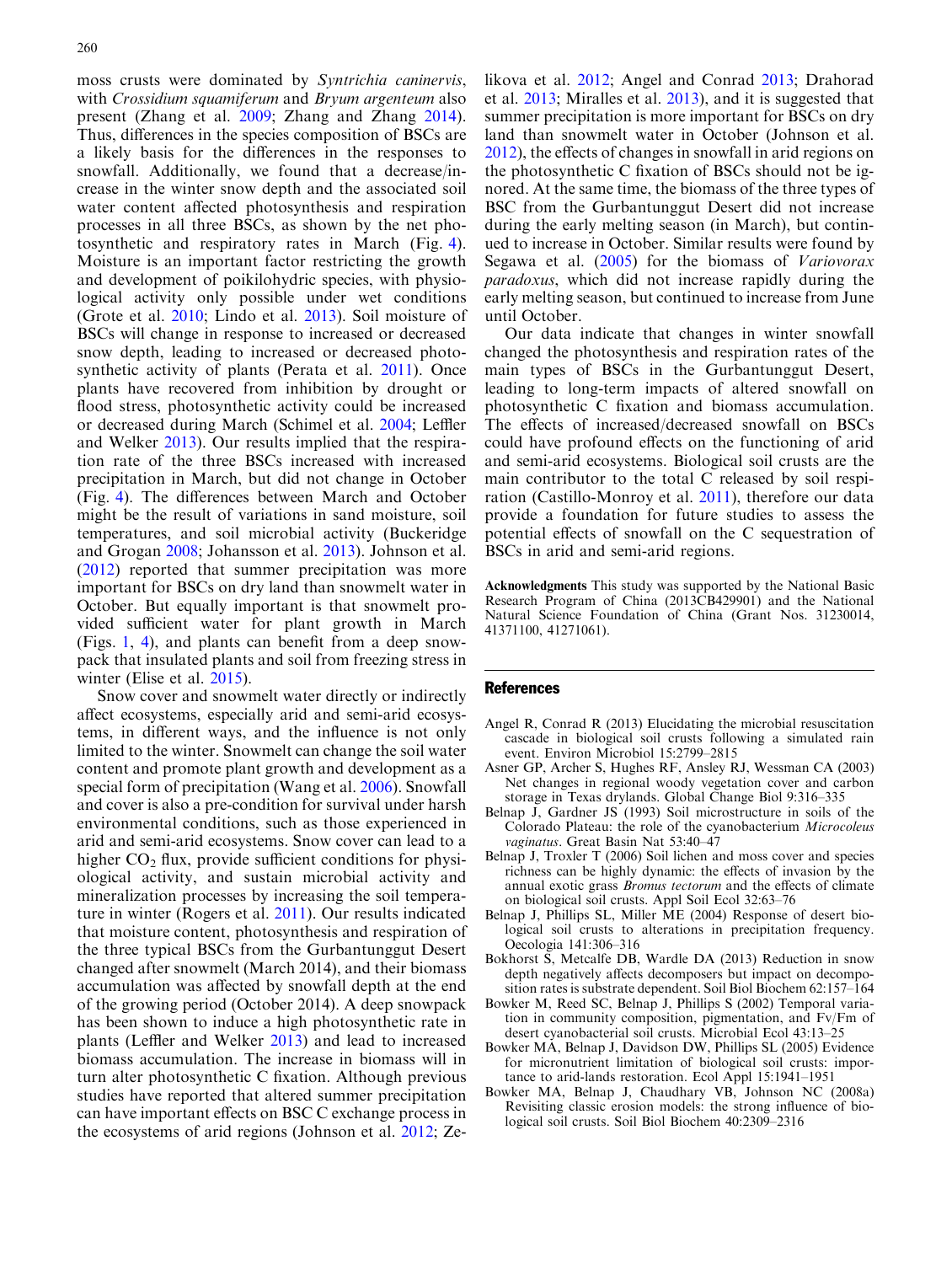- <span id="page-10-0"></span>Bowker MA, Johnson NC, Belnap J, Koch GW (2008b) Shortterm monitoring of aridland lichen cover and biomass using photography and fatty acids. J Arid Environ 72:869–878
- Bowker MA, Maestre FT, Escolar C (2010) Biological crusts as a model system for examining the biodiversity-ecosystem function relationship in soils. Soil Biol Biochem 42:405–417
- Buckeridge KM, Grogan P (2008) Deepened snow alters soil microbial nutrient limitations in arctic birch hummock tundra. Appl Soil Ecol 39:210–222
- Castillo-Monroy AP, Maestre FT, Rey A, Soliveres S, García-Palacios P (2011) Biological soil crust microsites are the main contributor to soil respiration in a semiarid ecosystem. Ecosystems 14:835–847
- Chen R, Zhang Y, Li Y, Wei W, Zhang J, Wu N (2009) The variation of morphological features and mineralogical components of biological soil crusts in the Gurbantunggut Desert of Northwestern China. Environ Geol 57:1135–1143
- Colesie C, Green TA, Haferkamp I, Büdel B (2014) Habitat stress initiates changes in composition, CO2 gas exchange and C-allocation as life traits in biological soil crusts. ISME J 8:2104–2115
- Dawson TE, Mambelli S, Plamboeck AH, Templer PH, Tu KP (2002) Stable isotopes in plant ecology. Annu Rev Ecol Syst 33:507–559
- Drahorad S, Felix-Henningsen P, Eckhardt KU, Leinweber P (2013) Spatial carbon and nitrogen distribution and organic matter characteristics of biological soil crusts in the Negev desert (Israel) along a rainfall gradient. J Arid Environ 94:18–26
- Elbert W, Weber B, Burrows S, Steinkamp J, Budel B, Andreae MO, Poschl U (2012) Contribution of cryptogamic covers to the global cycles of carbon and nitrogen. Nat Geosci 5:459–462
- Elise SG, Zachary TA, Roger LS, Mathew JR, Tony S, Suzanne DE, Jeremy JJ (2015) Altered snowfall and soil disturbance influence the early life stage transitions and recruitment of a native and invasive grass in a cold desert. Oecologia 177:595–606
- Evans R, Belnap J (1999) Long-term consequences of disturbance on nitrogen dynamics in an arid ecosystem. Ecology 80:150–160
- Evans RD, Lange OL (2003) Biological soil crusts and ecosystem nitrogen and carbon dynamics. In: Belnap J, Lange OL (eds) Biological soil crusts: structure, function, and management. Springer, Berlin, pp 263–269
- Fassnacht SR, Yang ZL, Snelgrove KR, Soulis ED, Kouwen N (2006) Effects of averaging and separating soil moisture and temperature in the presence of snow cover in a SVAT and hydrological model for a southern Ontario, Canada, watershed. J Hydrometeorol 7:298–304
- Fearnehough W, Fullen M, Mitchell D, Trueman I, Zhang J (1998) Aeolian deposition and its effect on soil and vegetation changes on stabilised desert dunes in northern China. Geomorphology 23:171–182
- Finch D (2012) Climate change in grasslands, shrublands, and deserts of the interior American West: a review and needs assessment Gen. Tech. Rep. RMRS-GTR-285. U.S. Department of Agriculture, Forest Service, Rocky Mountain Research Station, Fort Collins, CO, pp 4–35
- Gombos Z, Wada H, Murata N (1994) The recovery of photosynthesis from low-temperature photoinhibition is accelerated by the unsaturation of membrane lipids: a mechanism of chilling tolerance. PNAS 91:8787–8791
- Grote EE, Belnap J, Housman DC, Sparks JP (2010) Carbon exchange in biological soil crust communities under differential temperatures and soil water contents: implications for global change. Global Change Biol 16:2763–2774
- Harper KT, Belnap J (2001) The influence of biological soil crusts on mineral uptake by associated vascular plants. J Arid Environ 47:347–357
- Havaux M, Ksas B, Szewczyk A, Rumeau D, Franck F, Caffarri S, Triantaphylide`s C (2009) Vitamin B6 deficient plants display increased sensitivity to high light and photo-oxidative stress. BMC Plant Biol 9:130
- Housman DC, Powers HH, Collins AD, Belnap J (2006) Carbon and nitrogen fixation differ between successional stages of biological soil crusts in the Colorado Plateau and Chihuahuan Desert. J Arid Environ 66:620–634
- Huxman TE, Smith MD, Fay PA, Knapp AK, Shaw MR, Loik ME, Pockman WT (2004) Convergence across biomes to a common rain-use efficiency. Nature 429:651–654
- Janzen HH (2004) Carbon cycling in earth systems a soil science perspective. Agr Ecosyst Environ 104:399–417
- Jarvis P, Rey A, Petsikos C, Wingate L (2007) Drying and wetting of Mediterranean soils stimulates decomposition and carbon dioxide emission: The ''Birch effect''. Tree Physiol 27:929–940
- Jobbagy EG, Jackson RB (2000) The vertical distribution of soil organic carbon and its relation to climate and vegetation. Ecol Appl 10:423–436
- Johansson M, Callaghan TV, Bosiö J, Åkerman HJ, Jackowicz-Korczynski M, Christensen TR (2013) Rapid responses of permafrost and vegetation to experimentally increased snow cover in sub-arctic Sweden. Environ Res Lett 8:035025
- Johnson SL, Kuske CR, Carney TD, Housman DC, Gallegos-Graves LV, Belnap J (2012) Increased temperature and altered summer precipitation have differential effects on biological soil crusts in a dryland ecosystem. Global Change Biol 18:2583–2593
- Kidron GJ, Yair A, Vonshak A, Abeliovich A (2003) Microbiotic crust control of runoff generation on sand dunes in the Negev desert. Water Resour Res 39:1108–1112
- Knapp AK, Smith MD (2001) Variation among biomes in temporal dynamics of aboveground primary production. Science 291:481–484
- Kolaksazov M, Laporte F, Goltsev V, Herzog M, Ananiev ED (2014) Effect of frost stress on chlorophyll a fluorescence and modulated 820 nm reflection in Arabis alpina population from Rila mountain. Genet Plant Physiol 4:44–56
- Lan S, Wu L, Zhang D, Hu C, Liu Y (2011) Ethanol outperforms multiple solvents in the extraction of chlorophyll-a from biological soil crusts. Soil Biol Biochem 43:857–861
- Leffler AJ, Welker JM (2013) Long-term increases in snow pack elevate leaf N and photosynthesis in Salix arctica: responses to a snow fence experiment in the High Arctic of NW Greenland. Environ Res Lett 8:25023–25032
- Li XR, Wang XP, Li T, Zhang JG (2002) Microbiotic soil crust and its effect on vegetation and habitat on artificially stabilized desert dunes in Tengger Desert, North China. Biol Fert Soils 35:147–154
- Li XR, Tian F, Jia RL, Zhang ZS, Liu LC (2010) Do biological soil crusts determine vegetation changes in sandy deserts? Implications for managing artificial vegetation. Hydrol Process 24:3621–3630
- Li XR, Jia RL, Chen YW, Huang L, Zhang P (2011) Association of ant nests with successional stages of biological soil crusts in the Tengger Desert, Northern China. Appl Soil Ecol 47:59–66
- Li XR, Zhang P, Su YG, Jia RL (2012) Carbon fixation by biological soil crusts following revegetation of sand dunes in arid desert regions of China: a four-year field study. Catena 97:119–126
- Lindo Z, Nilsson MC, Gundale MJ (2013) Bryophyte-cyanobacteria associations as regulators of the northern latitude carbon balance in response to global change. Global Change Biol 19:2022–2035
- Liu LC, LiS Z, Duan ZH, Wang T, Zhang ZS (2006) Effects of microbiotic crusts on dew deposition in the restored vegetation area at Shapotou, northwest China. J Hydrol 328:331–337
- Liu Y, Li X, Xing Z, Zhao X, Pan Y (2013) Responses of soil microbial biomass and community composition to biological soil crusts in the revegetated areas of the Tengger Desert. Appl Soil Ecol 65:52–59
- Lundell R, Saarinen T, Hänninen H (2010) Effects of snowmelt on the springtime photosynthesis of the evergreen dwarf shrub Vaccinium vitis-idaea. Plant Ecol Divers 3:121–130
- Maestre FT, Huesca M, Zaady E, Bautista S, Cortina J (2002) Infiltration, penetration resistance and microphytic crust composition in contrasted microsites within a Mediterranean semiarid steppe. Soil Biol Biochem 34:895–898